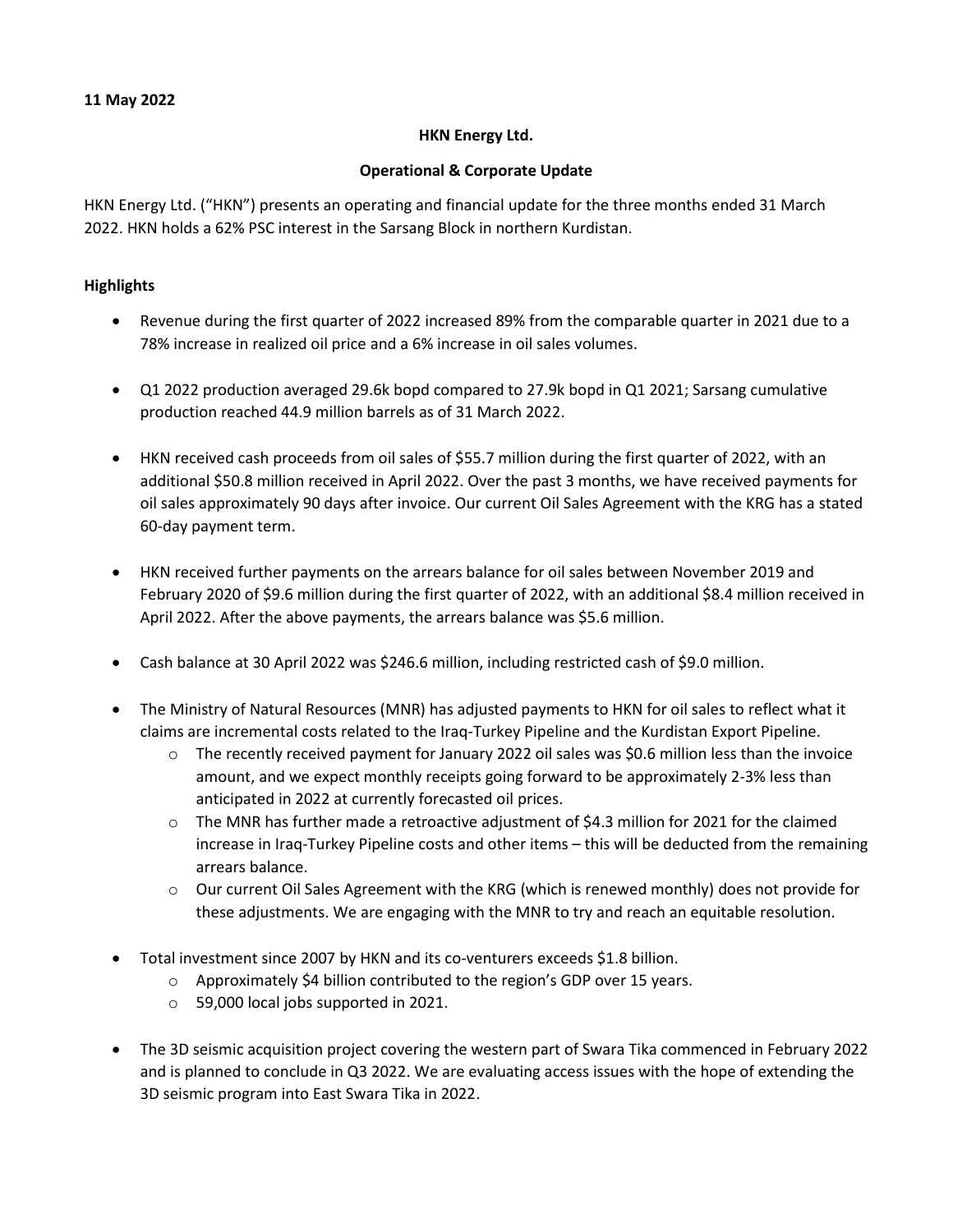

# **Summary of Results – HKN Energy Ltd. (1)**

|                                     |             | Q <sub>1</sub><br>2022 |             |      | Q <sub>1</sub> |
|-------------------------------------|-------------|------------------------|-------------|------|----------------|
|                                     |             |                        |             | 2021 |                |
|                                     |             |                        | (unaudited) |      | (unaudited)    |
| Production (gross)                  | <b>Bopd</b> |                        | 29,639      |      | 27,892         |
| Production (net) <sup>(2)</sup>     | <b>Bopd</b> |                        | 18,376      |      | 17,293         |
|                                     |             |                        |             |      |                |
| Revenue                             | <b>USDm</b> | \$                     | 98,986      | \$   | 52,280         |
|                                     |             |                        |             |      |                |
| Operating cash flow                 | <b>USDm</b> | \$                     | 47,956      | \$   | 23,900         |
| $Capex^{(3)}$                       | <b>USDm</b> | \$                     | (25,000)    | \$   | (12, 549)      |
| Free cash flow <sup>(4)</sup>       | <b>USDm</b> | \$                     | 22,956      | \$   | 11,351         |
|                                     |             |                        |             |      |                |
| Cash (incl. restricted) at 31 March | <b>USDm</b> | \$                     | 201,358     | \$   | 105,561        |
| Restricted cash at 31 March         | <b>USDm</b> | \$                     | 8,963       | \$   | 7,213          |
| Debt at 31 March <sup>(5)</sup>     | <b>USDm</b> | \$                     | 149,000     | \$   | 149,000        |

Notes:

- (1) HKN Energy Ltd. transitioned from US GAAP to IFRS reporting beginning with the June 30, 2021 financial statements. The adoption of IFRS is effective January 1, 2019. Some financial figures include adjustments from previously released information. Please refer to the IFRS audited financial statements for December 31, 2020 and the IFRS unaudited financial statements for June 30, 2021 for additional details. These financial statements are available at hknenergy.com.
- (2) Net based on 62% PSC interest.
- (3) Capex is shown on a cash basis.
- (4) Free Cash Flow is net cash generated from operating activities less cash outflow for capital expenditure. Free Cash Flow is before debt costs and dividends.
- (5) Face value of debt.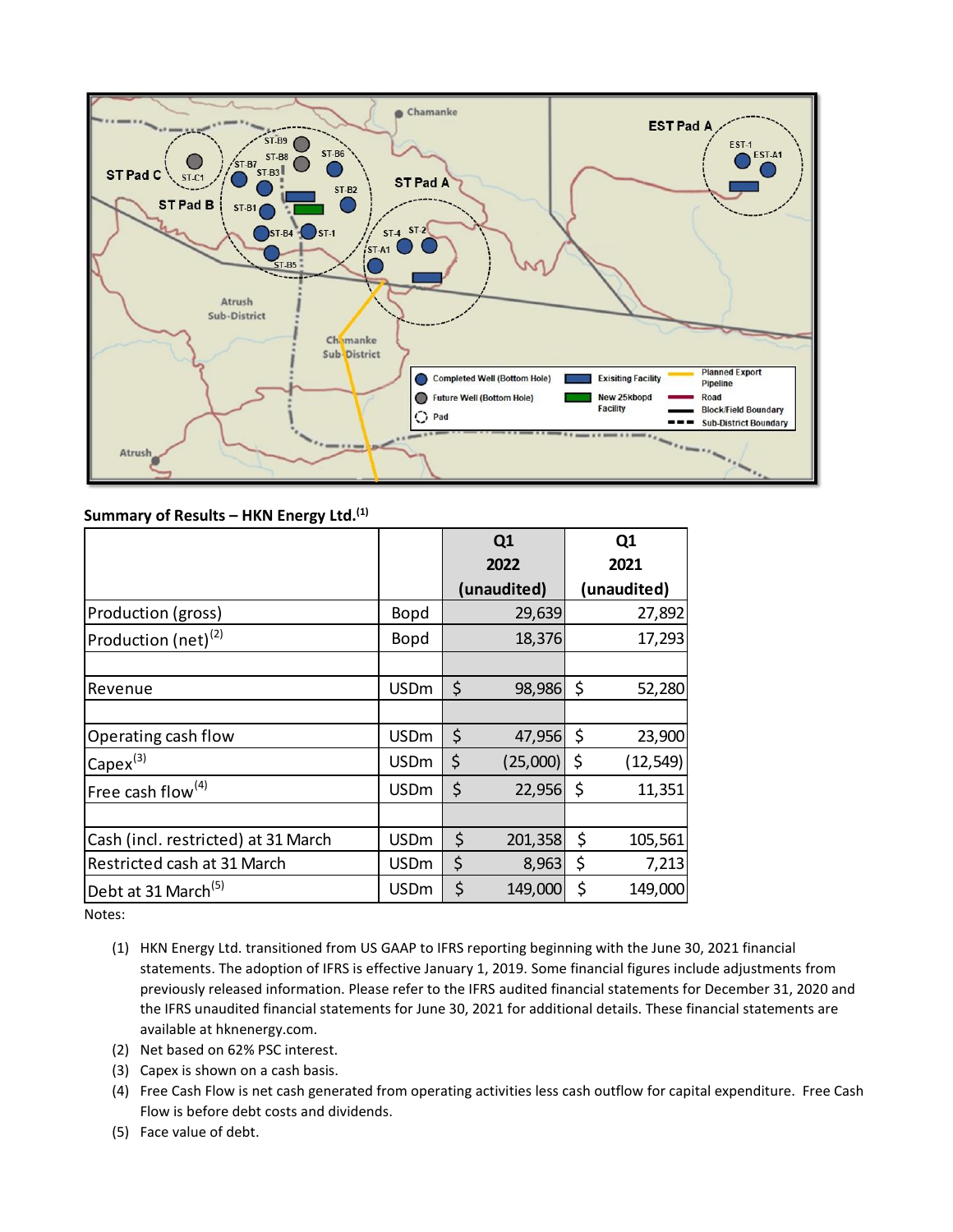# **Outlook**

- We continue to closely monitor the business environment including timeliness of oil sales payments and are prepared to look aggressively at CAPEX reductions if we lose confidence in collecting future payments. This approach could have a negative impact on future production but reflects our prioritization of capital preservation.
- HKN reiterates its 2022 gross production guidance for the Sarsang block:
	- o 27k-30k bopd until first oil from the new 25k facility.
	- o 45k-50k bopd following commissioning of the new 25k facility.
- HKN expects to achieve the 50 million barrels of oil production milestone in 2H 2022, at which time a \$15.5 million (net to HKN) production bonus will become due.
- The new 25k bopd facility on Swara Tika remains on target for first oil in Q3 2022.
	- o Engineering and procurement complete.
	- o Fabrication of vendor packages complete, with 99% delivered to site.
	- o Storage tank construction complete.
	- o Construction and commissioning manpower has increased in early 2022.
	- o Total project cost of approximately \$100-105 million (net to HKN) with 72% spent to date.
- We plan to drill two additional wells from Pad B (ST B8 and ST B9) in the summer of 2022 to provide additional well capacity to fill the new facility during the first two years of production.
- Export pipeline tie-in remains on track to align with completion of the 25k bopd facility.
- We are increasing our 2022 CAPEX guidance by \$10 million to \$150 170 million (net to HKN) due primarily to the potential addition of the East Swara Tika 3D seismic program mentioned above.
- We expect to begin making distributions in 2H 2022, provided that all covenants and requirements of the Nordic Bond and DFC Loan are satisfied.

### **Supplemental Information for unconsolidated HKN Energy III, Ltd.(1)**

|                                     |             | Q1          |         |
|-------------------------------------|-------------|-------------|---------|
|                                     |             | 2022        |         |
|                                     |             | (unaudited) |         |
| Cash (incl. restricted) at 31 March | <b>USDm</b> |             | 20,864  |
| Restricted cash at 31 March         | <b>USDm</b> |             | 18,000  |
| Debt at 31 March <sup>(2)</sup>     | <b>USDm</b> |             | 100,000 |

Notes:

- (1) For legal organizational chart please refer to <https://www.hknenergy.com/investors/legal-organizational-chart/>
- (2) Face value of debt.

#### **Inquiries:**

Kristy Macktinger